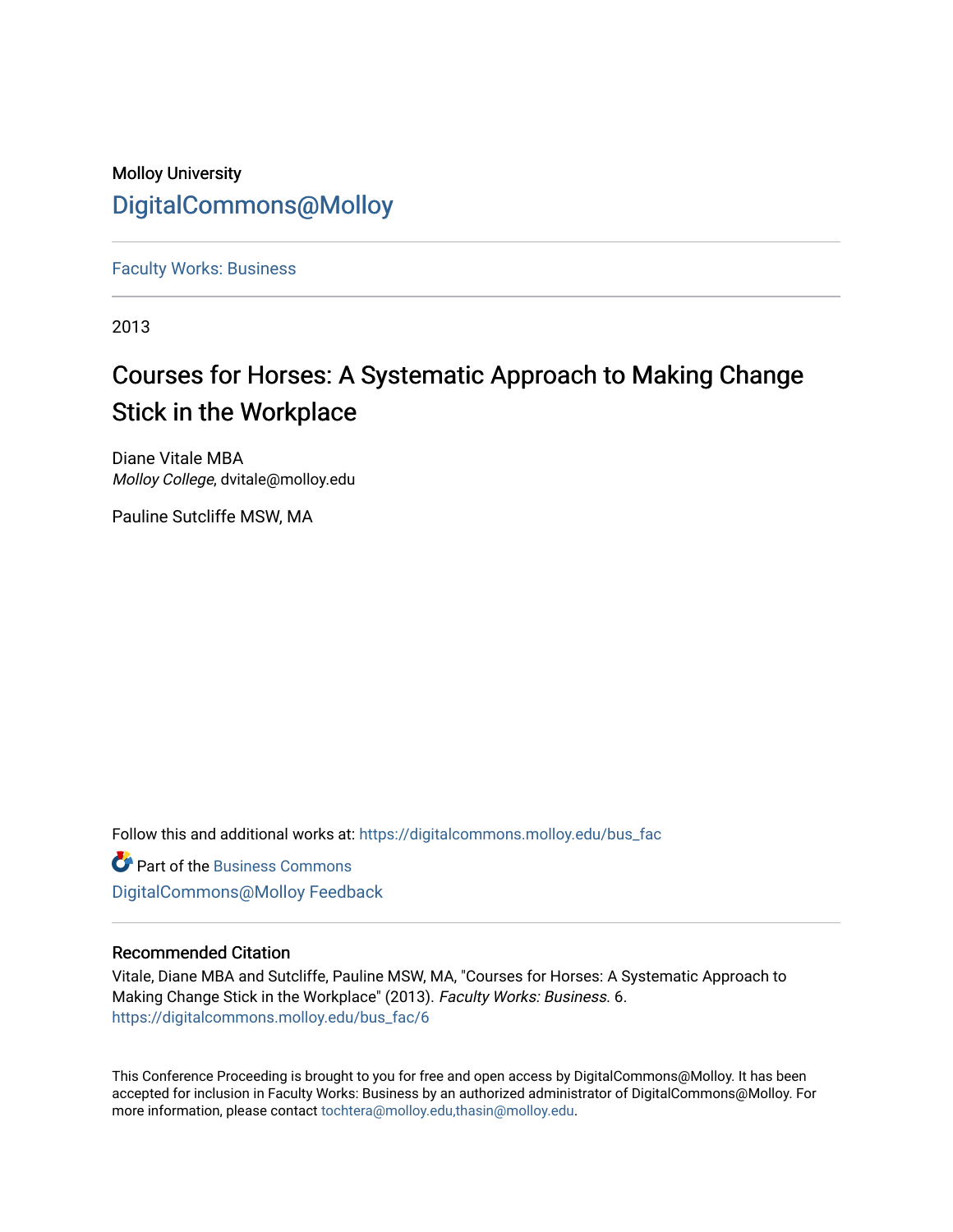## **Courses for Horses: A Systemic Approach to Making Change Stick in the Workplace**

#### *Pauline Sutcliffe, MSW, MA(London University)*

PO Box 803. 11 Sandown Court Wainscott, New York 11975 –0803 (516) 983-3637 [ps@vitalone.net](mailto:ps@vitalone.net)

*Diane Vitale, MBA* PO Box 1332. 11 Sandown Court Wainscott, New York 11975 –0803 (631) 790-5770 [dv@vitalone.net](mailto:dv@vitalone.net)

#### *ABSTRACT*

In this paper we will argue that systems theory is more accessible and acceptable in the development and sustaining of change in the workplace. Consideration and attention must be given to the importance of finding a common language and using the same currency.

#### **Keywords**

Systems theory, change, life cycle, life stages, cybernetic theory

#### **1 INTRODUCTION and LITERATURE REVIEW**

The limitation of language has hindered the wider use and understanding of systems and cybernetic theory, and their application beyond the therapy room to the corporate workplace. The challenge seemed to be "how" to find a common language with a circular – not linier (cause and effect) emphasis. In order to compensate for this inadequacy we looked to models of circularity and process to synthesize and produce "our" model which is highlighted later in this paper.

"…You must be able to easily articulate (in a manner that everyone can understand) how you will be able to connect the dots of opportunity that were previously unseen or unrecognizable". (Llopsis, 2012)

In a recent book review in the NY Times by Martin Riker of a book entitled "Raw Materials" A memoir, presented as a self-interview, by Nobel Laureate Imre Kertesz writes, "Two of the great pessimistic proclamations of  $20<sup>th</sup>$ -century literature – Adorno's "To write a poem after Auschwitz is barbaric" and Beckett's "I can't go on, I'll go on" have at least one thing in common. They both address the inadequacy of language to articulate reality". (Riker, 2013)

To add further complexity to the language dilemma, Koestler posits the view that "The problems of studying the family are exacerbated by Western languages, which have few words or even phrases for describing units of more than one…." (Koestler, 1979)

Arthur Koestler, addressing this conceptual difficulty, observed "to get away from the traditional misuse of words whole or part, one is compelled to operate with such awkward terms as 'sub-whole' or 'part-whole'." He coined a new term "to designate those Janus-faced entities on the

intermediate levels of hierarchy": the word *holon*, from the Greek *holos* (whole) with the suffix *on* (as in prot*on* or neutr*on*), which suggests a particle or part. (Koestler 1979). Koestler's concept is particularly valuable for family therapy, because the unit of intervention is always a holon…" but should transfer well to other settings if one uses this and keeps in mind – a unit of intervention, whether an individual or group will be a holon.

#### **2 THEORIES AND PRACTICAL APPLICATIONS**

Many other theorists have grappled with these issues and developed models directly from their therapy room. Unfortunately they remain linier, too psychopathological (individual problem centered) and not systemic (still linier cause and effect).

Bowenian theory references the need to address the "whole" person but this should not be confused with Koestler's holon – which does not mean "whole" as Bowen conceptualizes; rather that every individual is a whole and a part = holon.

Therefore this "new" concept requires theorists to conceptualize individuals and groups in a profoundly different way. In our view failure to do this may account for the failure of otherwise very sound theoretical therapeutic frameworks to transition with success into the workplace.

A good example of this is Bowenian theory – particularly his model of the family life cycle – which is highly successful in the therapy room and which is used and adapted in the workplace but retains most of its therapeutic culture, language and currency and fails to incorporate any of these dimensions from the workplace which are significantly different.

Bowen "explicitly expanded the application of his theory to the workplace, arguing that the 'basic patterns in social work and work relationships are identical to relationship patterns in the family, except in intensity' (Gilbert, 2006). Over the past 30 years this application has continued to be developed in several ways. Therapists familiar with Bowen theory have applied their knowledge as consultants to workplace relationship issues…." (Chambers, n.d.).

According to Bowen, "'Attending to self' is a major component of functioning well in the workplace, in whatever role." In "Nothing is as Practical as a Good Theory: Bowen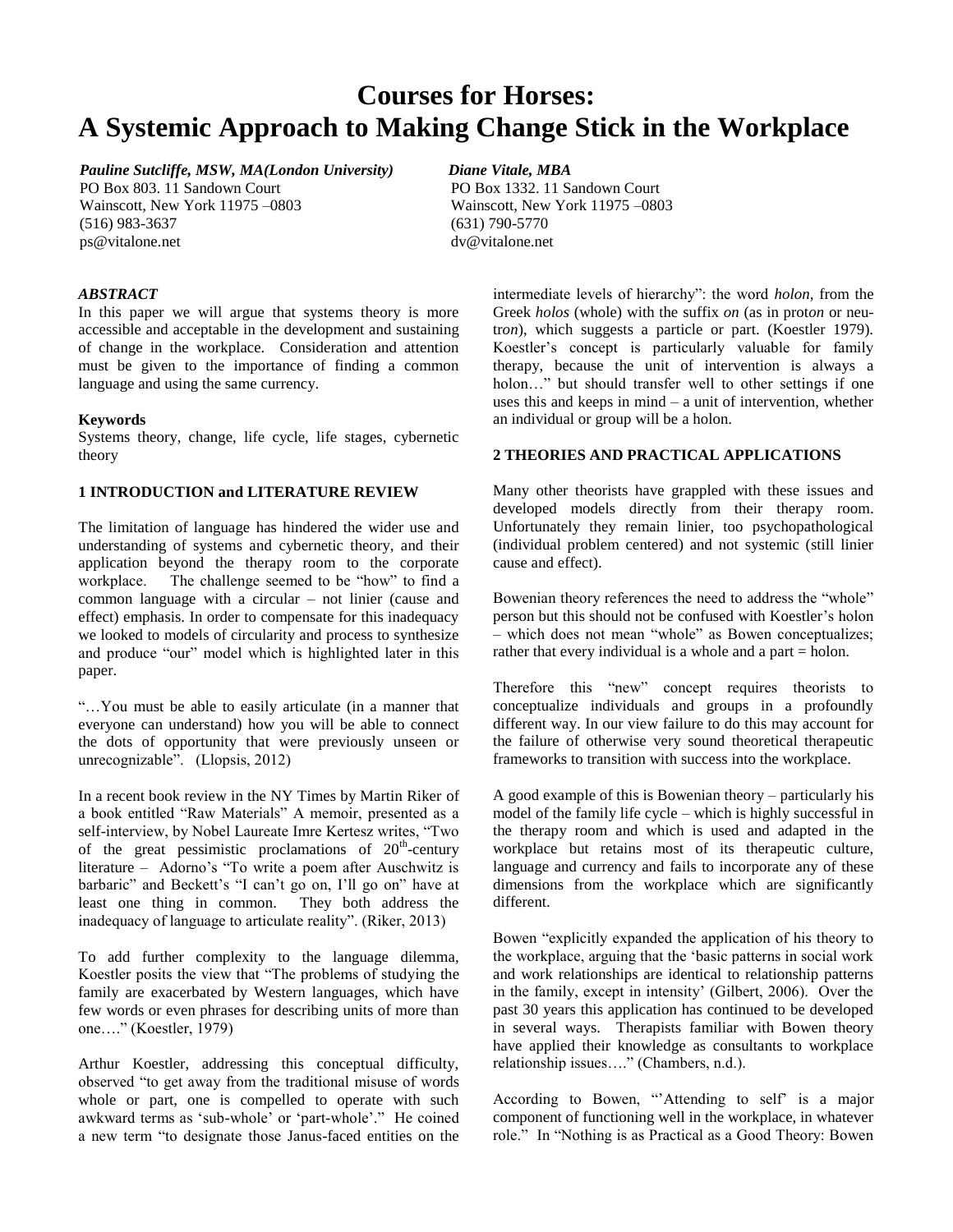Theory and the Workplace – A Personal Application" – Chambers (n.d.) goes on to say that "Monitoring myself means paying attention to which people, issues and situations preoccupy me, and then asking questions about the nature of the attraction. What is the real issue? Who is really responsible for it? What is my responsibility in this situation? Do I have a role that is neutral, self-defined and role defined? Which problems, issues or people am I avoiding? What is the anxiety and what is the reality based problem? How comfortable am I with real differences of opinion and approach and expertise? Monitoring self also means an honest look at the work/non work balance I am really living. Am I properly present and responsible in both areas, or allowing one to distract from anxieties in the other?" (Chambers, n.d.)

Again this underscores our earlier point the being took strongly reminiscent of the therapy room, and appears not to understand the difference between the objectives of the therapy room and organizational objectives. Neither does it show an attempt to understand the culture, the language or the currency of the workplace. Buy-in at the organizational level will be difficult at best– and staff will feel unwillingly enticed into a therapeutic encounter – which is not the point.

#### **Development of a Systemic Model Appropriate for the Workplace**

Our challenge was to construct a systemic / cybernetically informed model that would take these issues into account, use the language, currency and culture of the workplace and develop a process to achieve relevant and easy application and ultimately achieve buy-in by all constituents.

From our experience we are more convinced that providing a change model that is a synthesis of the therapeutic models that include systemic / cybernetic theory with organizational theories the value of these apparently disparate disciplines can actually accelerate the change making process towards change that will stick.

We have developed a process, which attempts to synthesize the values of the therapeutic world with those of the workplace, which resists the possibility of leaving people feeling like they have had their psychic plundered. Our model elaborates.

It was hard for us to recognize why systemic thinking lacked traction in the workplace. Other theorists in attempting to transfer their models into the corporate world appeared to adhere too strictly to individual lifecycle / growth and development model/s. These are still essentially linier, lack the language of the corporate marketplace causing both culture and currency dissonance. We conducted a case study that elaborates this point and is available upon request.

Drawing from many years of experience in the corporate world we were able to tease out some major characteristics (symptoms – i.e.: loss of market share - see below) in common that appeared to occur because of "other" more systemic issues - what we refer to as "root causes".



We articulated several major organizational "symptoms" – these were the ones most frequently reported to us (above) and identified the reasons (root cause) for "why" these symptoms appeared or existed. These characteristics (symptoms) were almost always the focus of organizational concern and attention (and in fact provided employment insurance to the management consultant industry).

vo change process.jpg

"In linear systems, output is proportional to input. In nonlinear systems this is not the case – a little bit of input can produce an enormous change in output – or not." (Chaos, Complexity, Self-Organization, n.d.).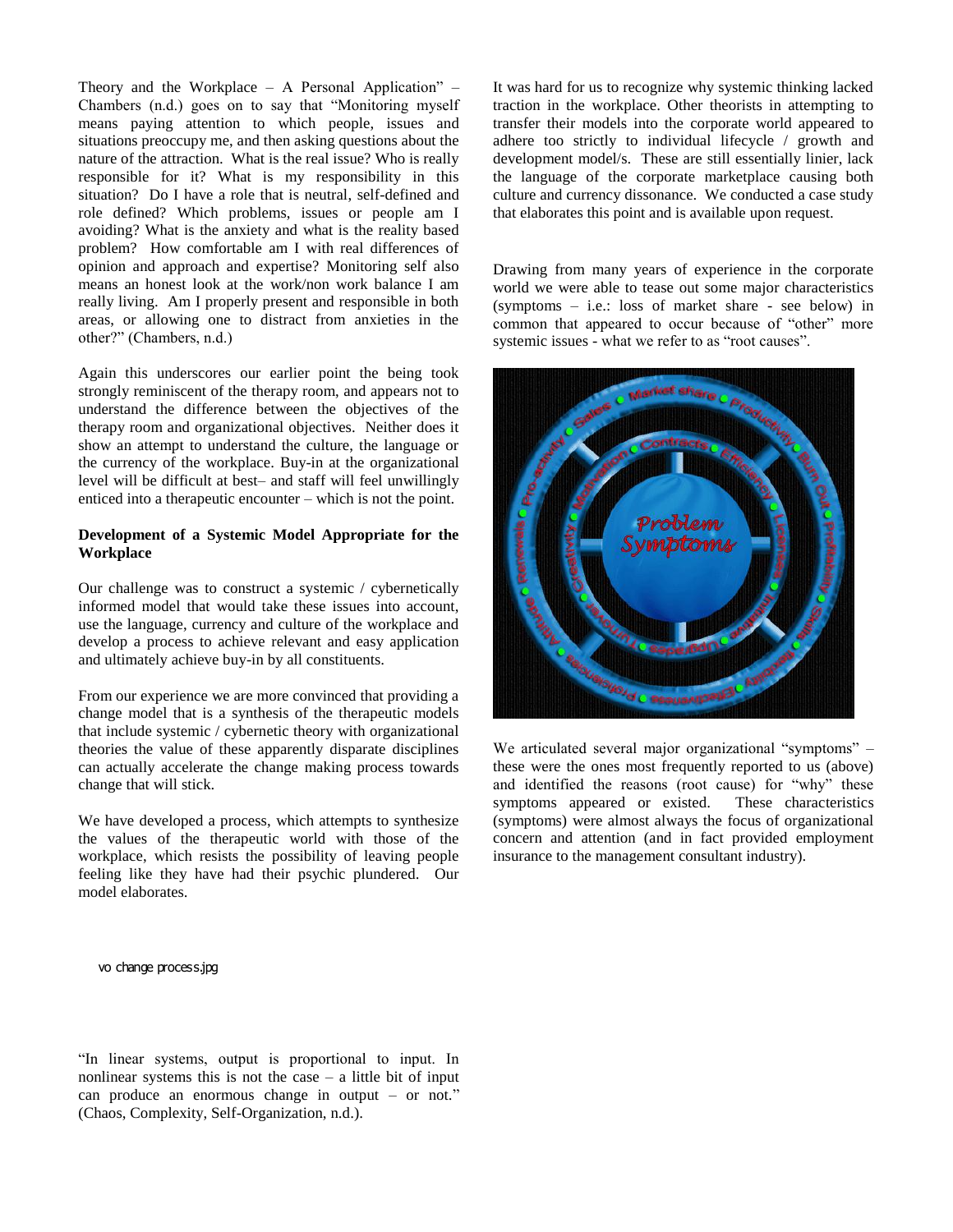

In its most evolved state, Life-Stage #3 has systems and processes in place to address all "why" questions... Life-Stage #. Solution:<br>Second Order metics **& the Question** 

Our premise is that sustainable change will not occur if second order change is not achieved. You will see from the VO change model that we used the language of organizational theory and practice and underpinned them with systems cybernetic thinking.

#### **Change that Sticks**

Transient change requires less of a financial investment of organizational resources but in the long term far more costly as it will require constant repetition. Change that sticks requires a slightly greater financial investment in the short term and is dependent on the integration of systems, cybernetic and organizational theory but will achieve change that sticks and therefore should be the economically viable model of choice.

We applied life stage ideas and systemic applications to create a practical organizational change model to assist organizations in the change that sticks.

Our premise is that sustainable change will not occur if second order change is not achieved. You will see from the VO change model that we used the language of organizational theory and practice and underpinned them with systems cybernetic thinking.

You will see from our model that we believe it is important to take organizations and their employees to a level of understanding about why change is necessary – in order to move the organization forward into the  $21<sup>st</sup>$  century.

While our model requires an initial investment of the organizations human, operational and financial resources – we package interventions and collaborate with management to create buy-in at every level of the organization. At the end of the day if the employees buy into the change effort and own it - then they sustain  $it - this$  is change that sticks.

When employees are committed to the change making effort and they understand and own the change propositions – all they need are the tools to drive the change making effort. We provide the tools, show them how to use them and then leave - they no longer require our hands-on presence and that's the smallest part of where the savings are.

It's a process but when change sticks you don't have to keep reinventing, retraining and resurrecting the past. When we have facilitated an organization in reaching life stage 3 we, in effect, hand them the baton; we empower staff and management to drive and sustain the change making effort.

The organizations of the future understand the value of partnering and a true partnership means empowering staff and management to replace the consulting firm (us) and remaining on hand to act as consultants – step in and reappraise, tweak and suggest.

#### **3 CONCLUSION**

We spent a considerable amount of time finding a 'common' language to compensate for the inadequacy of language and looked to models and the circular process to develop our model.

We used psychological systemic and cybernetic theories to provide a framework – a process to provide the feedback loops – in addition we used the culture, language and currency of the marketplace. Which we could generalize